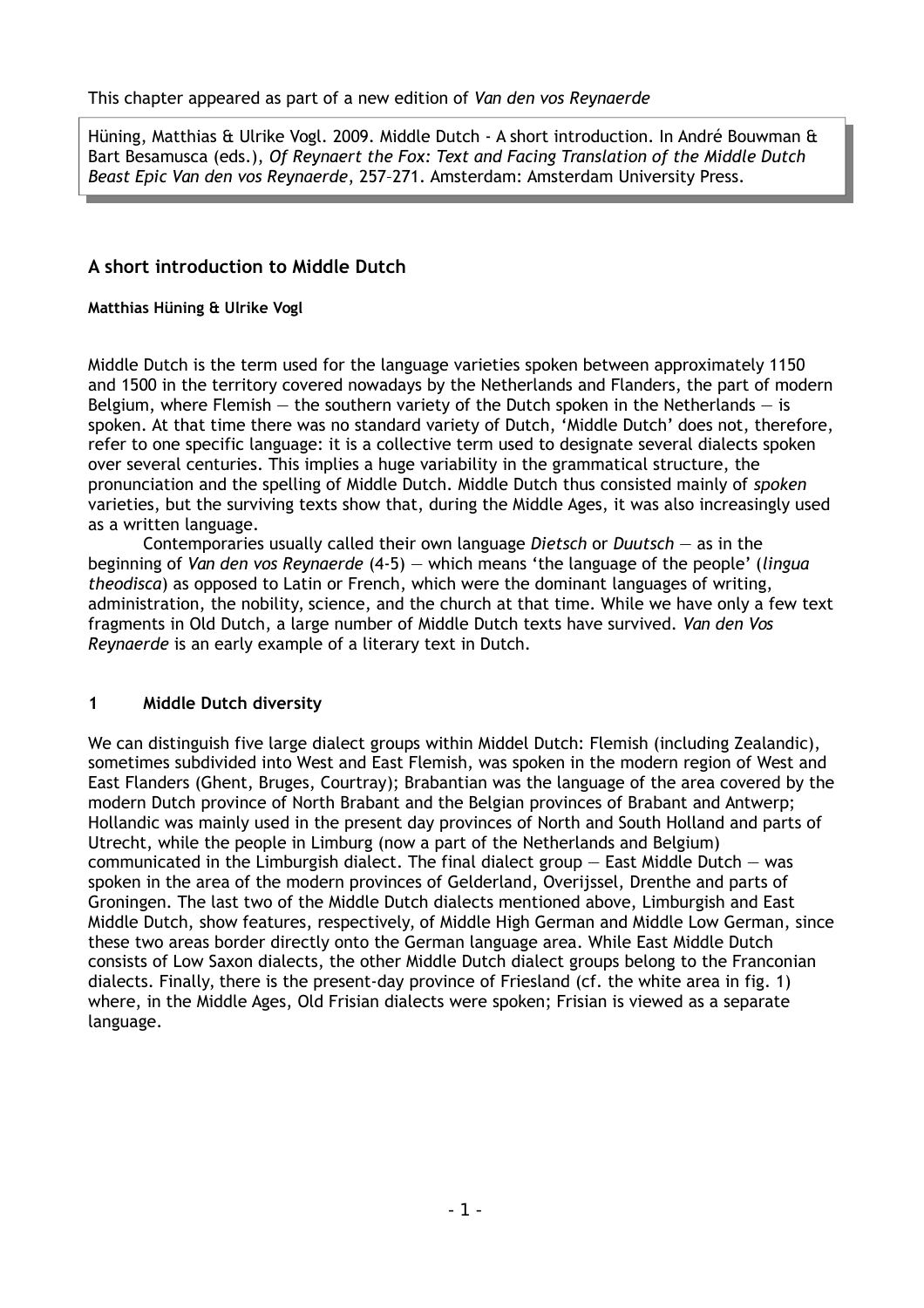

Fig. 1: The Middle Dutch dialectal groups

Identifying dialect features in a particular text starts in those texts whose place and time of origin are known. Local administrative and judicial documents are particularly suitable for this, as they are mostly written in the local dialect and because they are dated. Unfortunately not all surviving texts have a clearly identifiable place of origin. A single manuscript can often show features of several dialects. One reason for this can be that the scribe may speak a different dialect and so allows features of his own dialect to slip in as it were, or even that he is making a conscious adaptation of the text into his own dialect. A further possibility is that words are borrowed from another dialect for the sake of preserving a rhyme. Or it can simply be the influence of Flemish-Brabantian tradition — in the thirteenth and fourteenth centuries the cultural and literary centre of gravity lay in Flanders. Sometimes marked dialect features are consciously avoided, for example if the text is directed at a wider audience.

The date of origin of texts can also often be difficult to establish. Literary texts in particular, which are very often copies of copies of copies, show archaic characteristics alongside newer features from the same dialect; dialects too, of course, change with the passage of time.

Some features can spread to another dialect region, and there displace other characteristics which in turn sometimes even disappear completely. The responsibility for these changes is shared between increasing mobility and advancing urbanisation. As travelling became easier and towns grew, there was increasing contact with other dialects or even foreign languages. The need for a unified language arose. The invention of printing (ca. 1450) also led to an avoidance of dialect idiosyncrasies, because the texts were now addressed to a wider public. That is one of the first steps in the direction towards the development of a standard language.

## **1.1 Differences between dialects**

Dialects can differ in several respects. On the lexical level, for example, one dialect may have a different word for the same concept, or the same word may have a different meaning in another dialect. Sometimes the texts themselves include explicit comments on differences in word usage, as Maerlant's comment (in *Der Naturen Bloeme*, around 1270) on the various names for a hedgehog shows: *Een eghel heet ment in Dietscher tale, in Vlaemsche een heertse, dat wetic wale* (= 'In (northern) Dutch it is called an *eghel*, but a *heertse* in Flemish, that I know well') from Jacob van Maerlant's *Der Naturen Bloeme* (around 1270).

On the morphological level  $-$  i.e. inflection and word formation  $-$  variations can arise in the use of different affixes. For example, for female designations the suffixes *-inne* and *-es* (*gravinne*, *abdesse* = 'countess', 'abbess') are generally used, whereas *-egge* and *-nede* (*spinnegge*, *vriendnede* = 'spinster', 'friend') are a distinctly Flemish feature. In Brabantian we can also find the suffix *-erse* (*burgersche*, *hooierse* = 'citizen', 'haymaker'). The suffix -*ster* (*melcster* = 'milkmaid') only arises north of the great rivers Rhine and Meuse. Differences at the syntactic level  $-$  i.e. word order  $-$  have, unfortunately, hardly been investigated.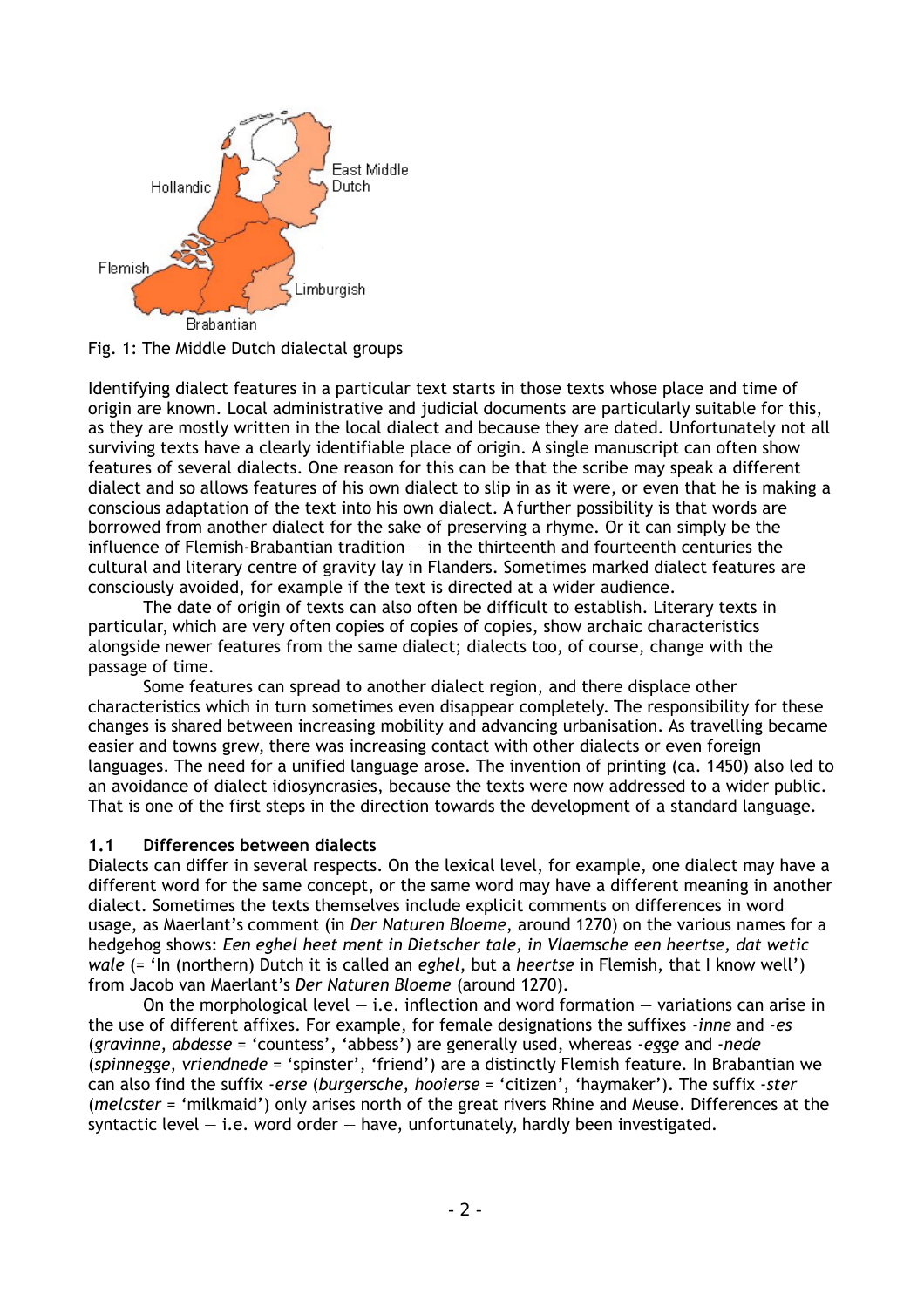The greatest differences between dialects are of course to be found in the areas of spelling and pronunciation, at the phonological level. For example**,** a typical feature of Flemish is the unexpected presence or absence of the letter *h-* at the start of words beginning with a vowel. We frequently find this phenomenon in the Flemish manuscript *Van den vos Reynaerde*  [*VdvR*]*,* a poem also of Flemish origin**,** which is edited here: *hute* (1241), *haex* (701) for *ute*, *aex* (= 'out', 'axe**,** hatchet') and *ondert* (232), *oech* (509) for *hondert*, *hooch (=* 'hundred', 'high'). Important features of the Hollandic dialect are the relics from Old Dutch shown in the combination *-ft-* for *-cht-* (*gecoft*, *after* instead of *gekocht, achter* = 'bought', 'behind'), and the diminutive forms using –*gen* or *-gien* (*huysgen* = 'little house'). Limburgish and eastern dialects still preserve the combination *old* instead of *oud* (*wolde*, *solde* instead of *woude, soude* = 'would', 'should'), and in Brabantian texts there is often an *o* instead of *u* (*dos*, *vrocht* = 'thus', 'fruit'). $<sup>1</sup>$  $<sup>1</sup>$  $<sup>1</sup>$ </sup>

## **2 Spelling and pronunciation**

The spelling of Middle Dutch texts differs greatly from Modern Dutch spelling. Since there was no spelling tradition, writers had to rely on the Latin spelling system and suit it to their own needs. Middle Dutch spelling is usually characterized as more phonetic and less systematic, compared to the Modern Dutch system.

The spelling is more phonetic because it is largely guided by the sound, i.e. the pronunciation. In Middle Dutch texts we find forms like *hant, lant, daet, hi vint* (= 'hand', 'land', 'deed', 'he finds'), all spelled with a *-t* because that is the sound one hears. In contrast, Modern Dutch spells the nouns with a *-d (hand, land, daad)* because of a principle of uniformity: singular and plural forms are spelled the same — *hand-handen, land-landen, daad-daden* — despite the difference in pronunciation.<sup>[2](#page-2-1)</sup> Similarly, modern verb forms like *hij vindt* keep the -d of the verbal stem although one does not hear it. The modern spelling uses a principle of analogy in these cases: the verbal stem should remain identifiable in the different forms of a verb and the regular ending *-t* is added for the 3rd person singular (*komen/hij kom-t, vinden/hij vind-t* = 'to come/he comes, to find/he finds'). Middle Dutch, however, does not care for these analogical relations, its speakers write a *-t* whenever they hear it (*hi vint*).

Apart from these deviations with respect to modern Dutch there are also of course a great many variants within Middle Dutch itself. In the various writing centres (like scriptoria and chancelleries) the spelling conventions employed could often be quite divergent, and would also continue to change over time. An example of this can be seen in the spelling of long vowels. In very early texts these were still represented by a single letter, which can lead to confusion with the short vowels. In slightly later texts we often find -*e*- used as a sign of length, or sometimes an *-i-* : *jaer* (115) or *jair* (= 'year'). The modern habit of doubling the vowel (*jaar*) arises in the fifteenth century.

Because of the absence of a standard language, dialect differences are particularly liable to show up in texts. Even within a single text inconsistencies are common. This may not be so surprising in literary texts, since, after all, the surviving texts are mostly copies carried out in turn by a series of scribes. However, in official texts too, even though written by a single writer, we can often find different forms for the same word.

Punctuation, scarce as it is in Middle Dutch manuscripts, does not correspond with modern practice. For example, a full stop may be added at the end of a line of verse, even if the sentence runs on to the next line. If rhyming texts are written continuously (*scriptura continua*, fairly uncommon anyway), the lines of verse are separated from each other by full stops. Full stops are also used to identify Roman numerals and to distinguish them from the ordinary letters, as in *Ende gaffer mede .XL. slaghe* (1676 = 'and gave (Reynaert) forty lashes with it').[3](#page-2-2)

<span id="page-2-0"></span><sup>&</sup>lt;sup>1</sup> We cannot go into any details here; for a more extensive survey of dialect features see, for example, Van der Wal & Van Bree (1992: chapter 5).

<span id="page-2-1"></span><sup>2</sup> Dutch (like German, but unlike English) has final devoicing: voiced occlusives like /d/ are pronounced unvoiced (as [t]) at the end of a word or syllable.

<span id="page-2-2"></span><sup>3</sup> However, in this edition of *Van den vos Reynaerde* the full stops marking Roman numerals are not retained.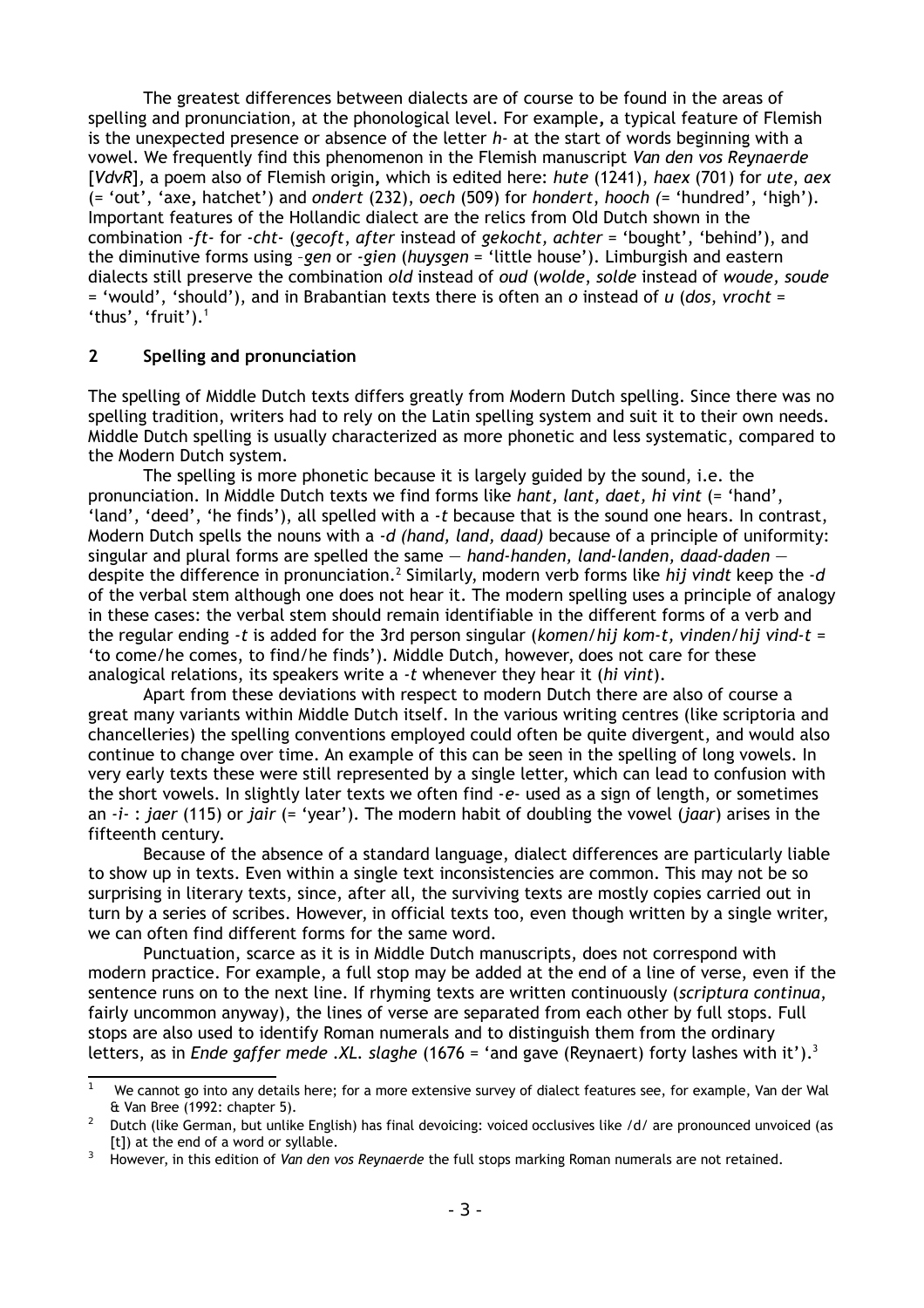In Middle Dutch we may find a number of features which still occur in modern Dutch but which today are only accepted in the spoken language and not in writing. The most obvious of these are phenomena known as assimilation, reduction and clisis.<sup>[4](#page-3-0)</sup>

*Assimilation —* The term assimilation means 'making the same', i.e. the adaptation of a sound to its surroundings. This occurs mainly at word boundaries or between parts of words. For example, the word *ontbieden* (= 'to summon') is often pronounced as [ombi:den]. In this case, the /n/ assimilates to the /b/ by being pronounced with both lips and therefore sounds like an /m/. However, despite this pronunciation, the spelling of *ontbieden* never changes in modern Dutch. Yet, in Middle Dutch we can often also find this word written as *ombiden* or *ombieden* (472).

The mutual influence of *Auslaut* (final sound) and *Anlaut* (initial sound) in spelling can also be seen to affect consecutive words, i.e. at word boundaries. For example: *op die* (= 'on the') is often spelled as *optie*, where the voiced /d/ has lost its voicing under the influence of the unvoiced /p/.

This example also shows us that word division in Middle Dutch texts is not as fixed as in modern Dutch. Unstressed particles especially (i.e. words which primarily have a grammatical meaning, like articles, prepositions, pronouns etc.) are often written attached to the start of the following word (as in *biderschepenen wille* = 'with agreement of the jurors*'*, *teseggene*: 'to say').

*Clisis* — A phenomenon which is closely related to this is known as clisis. Here, too, we are concerned with two or more words being written together, but now this involves the loss of sounds. Weakly stressed words — mostly particles — attach themselves to a strongly stressed word at the expense of part of their sound. Depending on whether the inclination (process of clisis) appears at the start or end of the word this is called proclisis and enclisis respectively. Examples of proclisis are: *darme man* < die arme man (= 'the poor man') or, from *VdvR*, *teerst dat* < te eerst dat (1431, = 'as soon as'). Examples of enclisis are: *moetti* < moet ghi (1444, = 'you must'); *sechdi* < seecht ghi (135, = 'do you say'); *dedine* < dede hi hem (144, = 'he made him')

Such enclitic forms occur very frequently in Middle Dutch texts and can sometimes be ambiguous. For example, the form *hoordi* can be from *hoort ghi* (= 'do you hear'), *hoordet ghi* ('did you hear'), *hoorde hi* (= 'did he hear'), or in exceptional cases even from *hore di* ('= (I) hear you'). The correct interpretation can only be deduced from the context.

*Reduction* — Another feature which we find in Middle Dutch spelling is known as reduction, which manifests itself primarily in unstressed syllables, and is closely related to assimilation. Within this term we include the disappearance of sounds and the shortening of vowels or their weakening to an unstressed /e/ - the so-called schwa [ə].

Depending from where the sound disappears, we refer to it as procope (loss at the start of the word: as in *ebben* instead of *hebben*, = 'to have'), syncope (loss in the middle of a word, as in *hooft* instead of *hovet*, = 'head'), or apocope (loss at the end of a word, as in *nach* and *vrou* instead of *nacht* (= 'night') and *vrouwe* (= 'woman')). Apocope of a final schwa (as in *vrou* < vrouwe and *ic heb* < ic hebbe = 'I have') is particularly common in Middle Dutch, and it is closely connected to the reduction of case endings and the accompanying loss of inflection.

*Epenthesis* — Not only do sounds disappear, sometimes an extra one creeps in. This phenomenon is called epenthesis and we find it, for example, in a word like *arm* (= 'poor') which is often pronounced as *arem.* Unlike modern Dutch where a clearly heard epenthetic sjwa [arəm] is regarded as sloppy, in Middle Dutch it is also reflected in the spelling; see, for instance, in *VdvR*, *arem* (38, 101) and *waremhede* (537, = 'warmth').

<span id="page-3-0"></span><sup>4</sup> In the Glossary, cases of assimilation, reduction and clisis are marked with (ass.), (red.) of (clis.) respectively.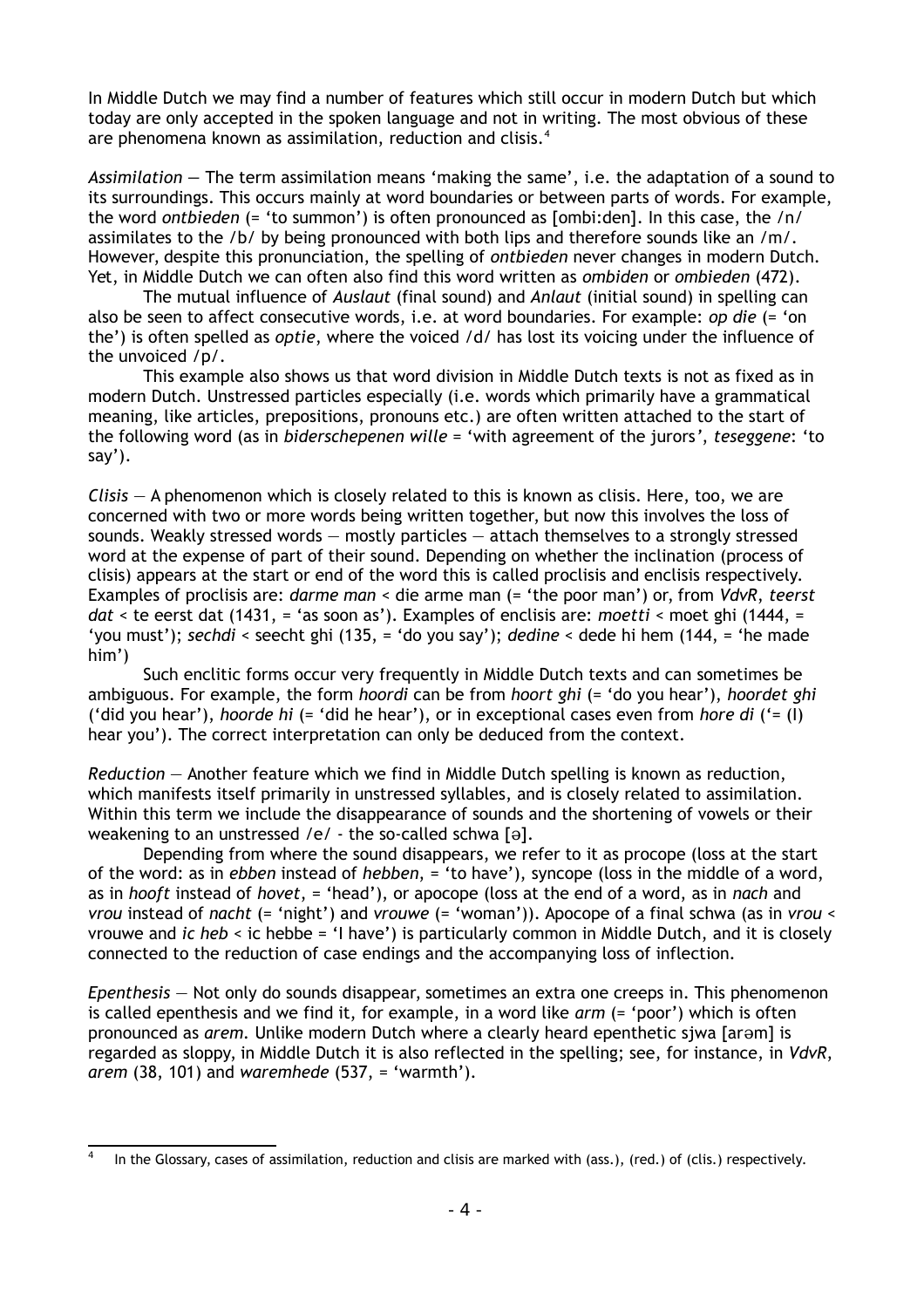No matter how varied Middle Dutch spelling might be, it is still an important means of helping us to understand the pronunciation. In general a difference in the spelling reflects a difference in the sound. Alongside this, the rhymes can sometimes be of great value in the search for the correct phonological realisation of the characters. We should bear in mind, though, that any reconstruction of the pronunciation is always speculative. Our pronunciation of Middle Dutch is certainly not 'correct' (i.e. authentic): it is very close to the current normal Dutch pronunciation and it is heavily influenced by it. To give one example: we know for certain that Middle Dutch -*ij-* was not yet a diphthong but was still a long monophthong. That is why we always give the same pronunciation to Middle Dutch *-ij-* as in *pijn*, and *-ie-* as in *sien,* viz. a long [i:]. Yet these two sounds never rhyme with each other in Middle Dutch, nor do they generally alternate in individual words. This suggests that *-ie-* must actually have represented a different pronunciation from that given by *-ij-.* There must have been a difference which we can no longer grasp.[5](#page-4-0)

# **3 Grammatical structures**

One of the most striking differences between Middle Dutch and Modern Dutch is the fact that Middle Dutch (like modern German) still exhibits a fully-fledged case system. Nouns, adjectives, articles, pronouns, and numerals are inflected according to their function in the sentence, in other words, they change their form to conform to the 'case' in which they are being used. This morphologically coded case system eventually got lost. A residue is found in modern Dutch idiomatic expressions like *de heer des huizes* [genitive] (= 'landlord; boss') but by and large it had disappeared in the seventeenth century.

Just like the other members of the Germanic language family, Dutch has the accent on the first main syllable. The final syllables which become weakened as a consequence of this are often reduced, or lost entirely. This can also be observed in Middle Dutch. The loss of case endings during the three centuries covered by Middle Dutch meant that the function of the constituents had to be rendered in a different way. A more fixed word order and the use of prepositions slowly took over this task. For example, a construction with the preposition *van* replaced the earlier genitive ending (as in *des vaders huis > het huis van de vader* = 'the father's house, the house of the father'). Of course the change took place gradually, and the two alternatives were used alongside each other for a long time.

# **3.1 Morphology**

*3.1.1 Declension* — The case system of Middle Dutch comprises four cases. The first case (nominative) can be used for the subject, the nominal part of the predicate or an addressed person. The second case (genitive) expresses a possessive relationship. The function as indirect object is indicated by a form in the third case (dative), whereas a direct object takes the fourth case (accusative). Verbs, adjectives and prepositions are often bound to a particular case. So, for example, the verb *pleghen* governs a noun in the genitive, as in *pleghen der eeren* (35, = 'to practise honour — to act honourably'), as does the adjective *werdich* (as in *werdich enechs prijs* = 'worthy of some praise'). The dative is used, for example, with the verb *slachten*, as, for example, in *slachten si den raven* (18, = 'they resemble the raven') or with the preposition *met*  (as in *met luder sprake* = 'with a loud voice').

The four cases are morphologically coded, i.e. they are marked by case endings on nouns and adjectives. Middle Dutch nouns can be subdivided into two large groups: the strong nouns and the weak nouns. Nouns ending in *-e* in the nominative singular usually belong to the group with the weak inflection; a consonantal ending in this case indicates strong inflection for the word (but there are exceptions to this general rule). Just like the nouns, personal names are also inflected: male names can follow the strong or the weak inflection, whereas female names

<span id="page-4-0"></span><sup>5</sup> It is, of course, beyond the scope of this introduction to give a survey of the different spelling variations and the corresponding sound values. For more details see Van Loey (1976) (in Dutch). Van Kerckvoorde (1993) provides an introduction to the phonetic system of Middle Dutch.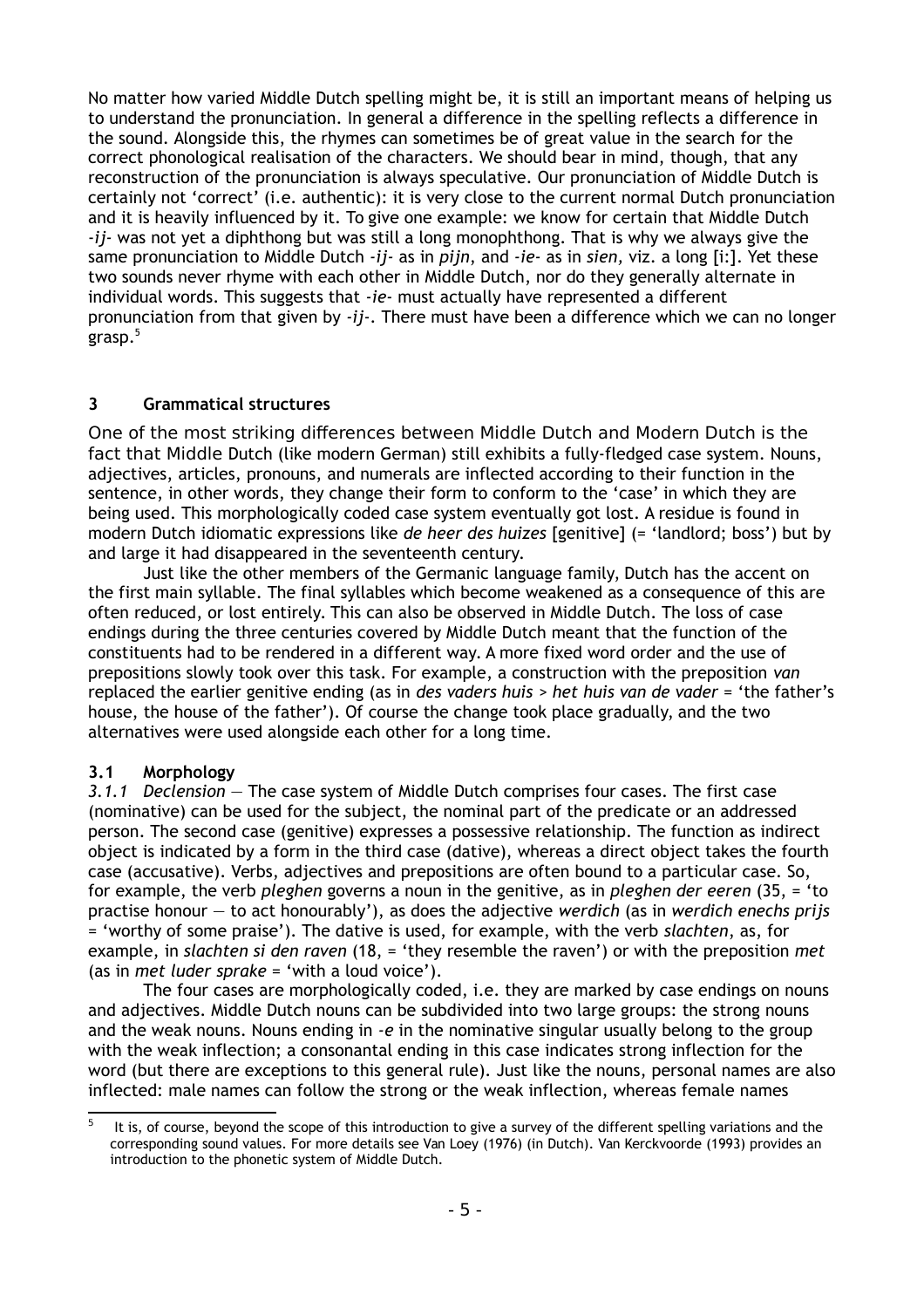usually change form in line with the weak inflection. Compare for instance *Reynaert sprac* (2650, = 'R. spoke'; nominative) with *Also was Reynaerde ghesciet* (54, = 'this had happened to R.'; dative). Furthermore, the inflection is determined by the gender of the noun, where we need to distinguish between masculine, feminine and neuter words. The first two have merged in modern Dutch to form a single group, the so-called '*de*-words'. Dictionaries of Middle Dutch often mention two genders for a noun, which usually reflects regional and/or temporal variation. Finally, the number of the noun is important in determining the correct inflectional form. We distinguish between singular and plural.

To illustrate the (early) Middle Dutch case system, we present the declension patterns of the nouns *gast* (= 'guest'), *mensche* (= 'human'), *hof* (= 'court'), *herte* (= 'heart'), *daet* (= 'deed'), and *siele* (= 'soul'), listed here side by side with the definite article — which emerged from the demonstrative pronoun — and the adjective *goet* (= 'good').

| <b>Masculine</b> |                  | strong      | weak     |
|------------------|------------------|-------------|----------|
| Sg. Nom.         | die goede        | gast        | mensche  |
| Gen.             | des goets/goeden | gast(e)s    | menschen |
| Dat.             | dien goeden      | gaste       | mensche  |
| Acc.             | dien goeden      | gast        | mensche  |
| Pl. Nom.         | die goede        | gaste       | menschen |
| Gen.             | der goeder       | gaste       | menschen |
| Dat.             | dien goeden      | gasten      | menschen |
| Acc.             | die goede        | gaste       | menschen |
| <b>Neuter</b>    |                  | strong      | weak     |
| Sg. Nom.         | dat goede        | hof         | herte    |
| Gen.             | des goets/goeden | hoves       | herten   |
| Dat.             | dien goeden      | hove        | herte    |
| Acc.             | dat goede        | hof         | herte    |
| Pl. Nom.         | die goede        | hove        | herten   |
| Gen.             | der goeder       | hove        | herten   |
| Dat.             | dien goeden      | hoven       | herten   |
| Acc.             | die goede        | hove        | herten   |
| Feminine         |                  | strong      | weak     |
| Sg. Nom.         | die goede        | daet        | siele    |
| Gen.             | der goeter       | daet / dade | siele(n) |
| Dat.             | der goeder       | daet / dade | siele(n) |
| Acc.             | die goede        | daet        | siele    |
| Pl. Nom.         | die goede        | dade        | sielen   |
| Gen.             | der goeder       | dade        | sielen   |
| Dat.             | dien goeden      | daden       | sielen   |
| Acc.             | die goede        | dade        | sielen   |

Table 1: Declension patterns in Middle Dutch<sup>[6](#page-5-0)</sup>

The case, gender and number of the article, demonstrative pronoun and adjective depend on the noun with which they form a syntactic constituent. In some circumstances, however, the adjective is uninflected. Just as in modern Dutch, the adjective used predicatively is used in its basic form, a in *die ridder es goet* (= 'the knight is good'), as opposed to its attributive use in *die goede ridder* ('the good knight'). In the typical Middle Dutch feature of post-positioning, where the adjective immediately follows the noun, it does not change form, as in *die ridder goet* (= 'the knight good'), *die vrouwe vroet* (= 'the woman wise') . Adjectives used independently are treated either as nouns or as adjectives, and can accordingly also be inflected in either way.

<span id="page-5-0"></span> $6$  Cf. Van der Wal & Van Bree (1992: 135).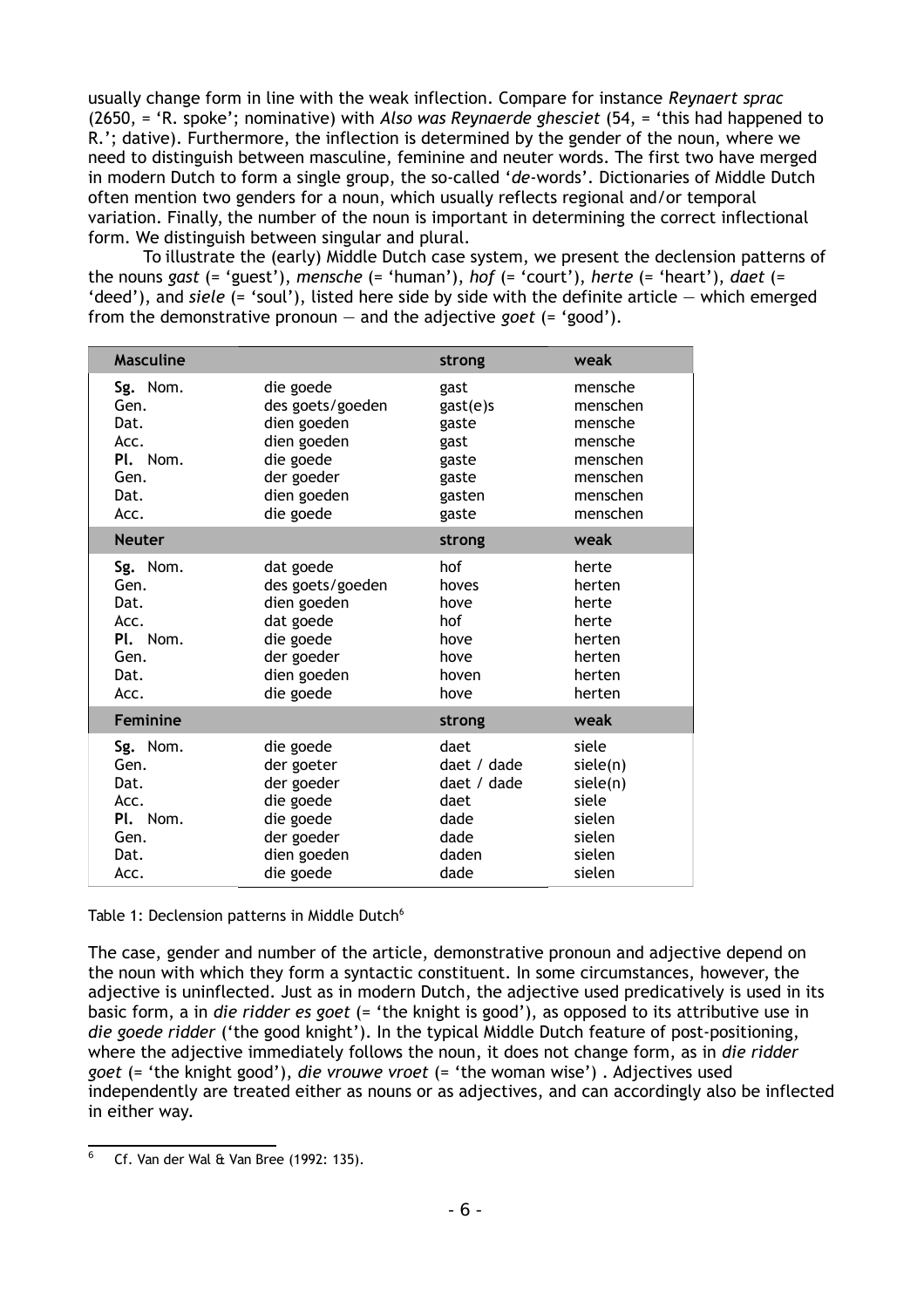The infinitive form of the verb too gets the dative *-e* ending if it is preceded by the particle *te*, as in *te sprekene* (= 'to speak'), *te segghene* (= 'to say').

Personal pronouns in modern Dutch show different forms for the use as subject and as object (like *wij* vs. *ons* (= 'we' vs. 'us'). In Middle Dutch they still have a full inflectional paradigm.

|      | $1st$ person |       | $2nd$ person |              |
|------|--------------|-------|--------------|--------------|
|      | sg.          | pl.   | sg.          | pl.          |
| Nom. | ic           | wi    | du           | ghi          |
| Gen. | mijns        | onser | dijn         | uwer, uw(es) |
| Dat. | mi           | ons   | di           | u            |
| Acc. | mi           | ons   | di           | u            |

|      | 3 <sup>rd</sup> person |                      |              |                      |
|------|------------------------|----------------------|--------------|----------------------|
|      | masc. sg.              | fem. sg.             | neut. sg.    | pl.                  |
| Nom. | hi, $-i$               | si, -se              | het, $-(e)t$ | si, -se              |
| Gen. | sijns, $-(e)s$         | haer, -ere, -er, -re | -(e)s        | haer, -ere, -er, -re |
| Dat. | hem, -em, -en          | haer, -ere, -er, -re | hem, -em     | hem, hen, -en        |
| Acc. | hem, -ene, -ne, -en    | haer, -se            | het, $-(e)t$ | hem, hen, -se        |

Table 2: Personal pronouns in Middle Dutch<sup>[7](#page-6-0)</sup>

In the second person the plural forms of the personal pronoun can also be used for singular referents. The use of the plural form then signals politeness. The pronoun *ghi* (= 'you'), for example, can indicate the plural as well as the singular. However, for the singular there is also the pronoun *du* (= 'thou'), which is only used occasionally and even then is often not used consistently, as, for example, in *Du oude geck, God moet bederven u lijf* (= 'Thou old fool, God rot your body'). This pronoun is mostly a sign of intimacy — cf. *Reynaert, wat haetstu* (562, = 'R., what did you eat?') — or a lower social level for the person addressed. It also often occurs in situations of contempt or anger, as in *Vermalendijt , Lamfroyt, moet dijn herte sijn! Du best dulre dan een zwijn* (916-18, = Damned, L., you deserve to be! You have less sense than a pig').

Enclisis is very common with personal pronouns. The third person forms in particular have several enclitic variants (printed in italics in table 2), which are used very frequently; see, for example, *doe dedine [< deed hi hem] sitten gaen* (144, = 'then he made him sit').

Middle Dutch lacks special forms for the reflexive pronoun, the personal pronouns are used to express reflexivity, as in *Brune liet hem verdoren* (677, = 'Bruun allowed himself to be fooled'). The reflexive third person pronoun *sich/sick* is first found in the eastern dialects in the fourteenth century, from which it later spread to other dialects.

*3.1.2 Plural formation* — The most common plural endings in Middle Dutch are: *-e* for nouns which use the strong declension, *-n* for those with the weak declension, and *-s* for many words ending in *-el*, *-en* and *–er* (as in *duvels, tekens, cloosters* = 'devils', 'signs', 'monasteries'), for loan words (*pelgrims*) and for some monosyllables (as in *wijfs, mans* = 'women, men'). A limited number of words can form their plural with *-er* (as in *kint - kinder, ei — eier* = 'children', 'eggs'). There is also the possibility of the singular and plural forms being identical for some neuter monosyllabic words with a long stem syllable, for example when a word with either a long vowel or a short vowel is followed by two consonants (as in *dat been — die been, dat dinc die dinc* = 'leg(s)', thing(s)'). However, these words are also found with a plural ending *-e*.

<span id="page-6-0"></span><sup>&</sup>lt;sup>7</sup> Cf. Van der Wal & Van Bree (1992: 140).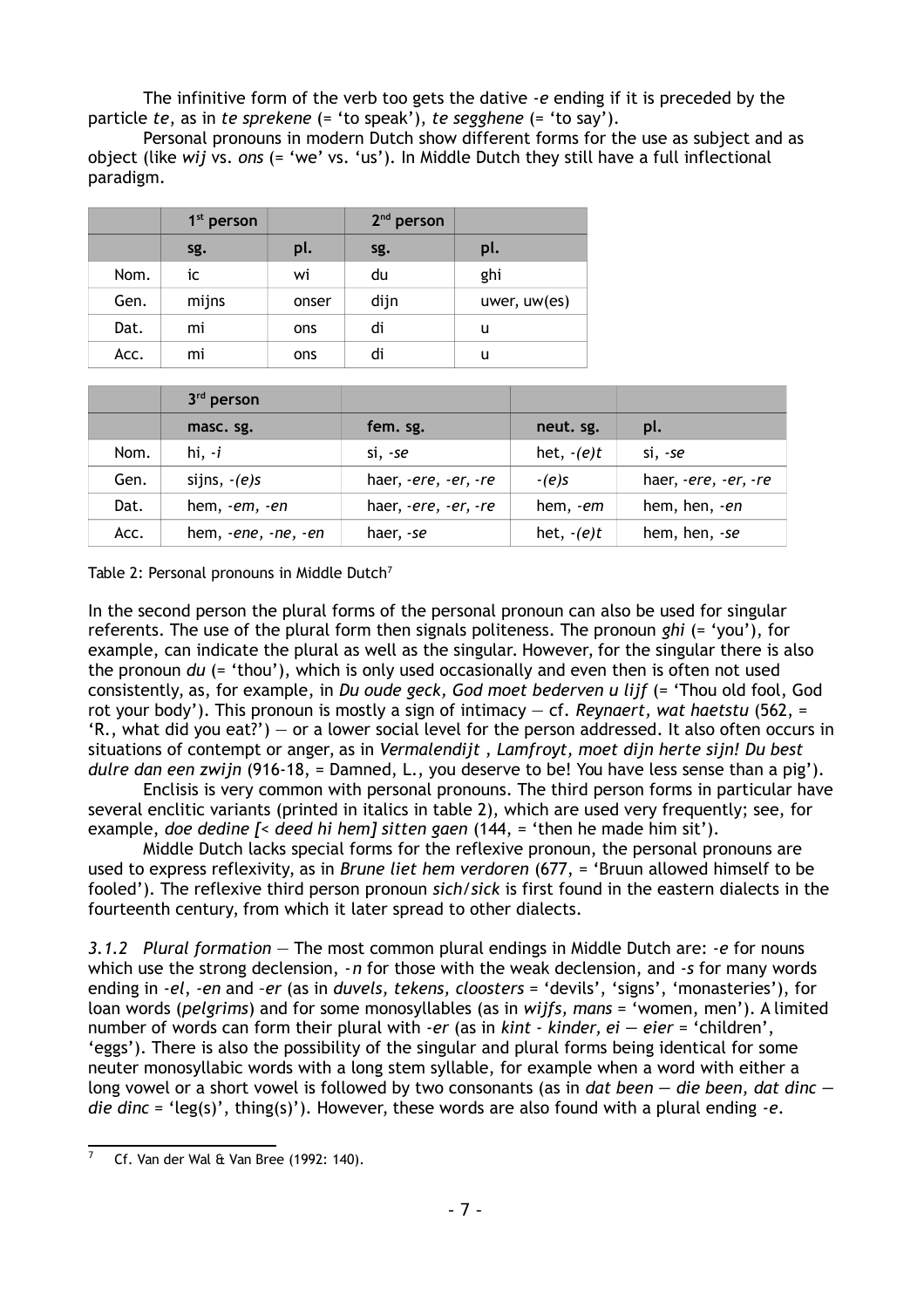A separate category is formed by the cumulative plurals which we can find in nouns with a 'normal' *-er* plural. In addition to *-er*, there is another common plural morpheme attached to these words (as in *kint — kind-er / kind-er-e / kind-er-en / kind-er-s* — the same phenomenon as in English 'children'). Cumulative plurals are sometimes the result of a morphological reinterpretation, when a plural form is interpreted as a singular. This is most likely to happen with words which generally refer to plurals, for example, *scoe* (= 'shoe' sg.) — *scoen* (pl.) > *scoen* (sg.) — *scoene / scoenen / scoens* (pl.). This phenomenon can also occur in the other direction, if a word in the singular is interpreted as a plural form and loses its ending. This occurs mostly with words ending in *-en* in the singular, as in *raven* ('raven' sg.] — *ravens* (pl.) > *raaf* (sg.) — *raven* (pl.).

*3.1.3 Conjugation* — There are, just as in Modern Dutch, three different types of verbs in Middle Dutch: strong, weak, and irregular verbs. The strong verbs change the vowel in the verb stem to form their preterite and past participle, as the forms in the Glossary clearly show. This phenomenon — indicated by the German term *Ablaut* — follows a fixed pattern. This means that we can divide the strong verbs into seven classes.

|                                                  | Infinitive                                                                                                                                                                                                                                               | Preterite sgl.                                                         | Preterite pl.                                                                         | Past participle                                                                                     |
|--------------------------------------------------|----------------------------------------------------------------------------------------------------------------------------------------------------------------------------------------------------------------------------------------------------------|------------------------------------------------------------------------|---------------------------------------------------------------------------------------|-----------------------------------------------------------------------------------------------------|
| 1.<br>2a.<br>2b.<br>3a.<br>3b.<br>4.<br>5.<br>6. | biten $($ = 'to bite')<br>bedriegen (= 'to betray')<br>crupen $($ = 'to crawl')<br>vinden $($ = 'to find' $)$<br>werpen $($ = 'to throw' $)$<br>nemen $($ = 'to take')<br>geven (= 'to give)<br>varen $($ = 'to go')<br><i>laten</i> $($ = $'$ to $let'$ | beet<br>bedroog<br>croop<br>vant<br>warp<br>nam<br>gaf<br>voer<br>liet | beten<br>bedrogen<br>cropen<br>vonden<br>worpen<br>namen<br>gaven<br>voeren<br>lieten | gebeten<br>bedrogen<br>gecropen<br>gevonden<br>geworpen<br>genomen<br>gegeven<br>gevaren<br>gelaten |

Table 3: Division of strong verbs into seven classes

Weak verbs form the past participle and the preterite by adding a dental suffix to the verbal stem, -*d(e)* or *-t(e)*. The third group, the irregular verbs, comprises verbs which change the vowel in the present tense (*ic can - wi connen* ='I can, we can; I am/we are able'), or weak verbs with a divergent preterite (*denken — dacht; brengen — bracht* = 'to think — thought; to bring — brought').

In the following table we present the paradigm for the indicative forms of a weak verb (*keren* = 'to turn') and a strong verb (*nemen* = 'to take'). The infinitive form is in both cases marked by the ending *-en*, the past participles are formed by adding a prefix *ghe-* and a suffix: *-t* for the weak verbs, *-en* for the strong verbs: *ghekeert* and *ghenomen*. The forms of the present participle are *kerende* and *nemende*. There are different forms for the singular and the plural imperative: sg. *keer/kere* and *neem/neme*, pl. *keert/keret* and *neemt/nemet*.

|                                        | Weak verb: keren                                                     |                                                                                 | Strong verb: nemen                                                   |                                                                   |
|----------------------------------------|----------------------------------------------------------------------|---------------------------------------------------------------------------------|----------------------------------------------------------------------|-------------------------------------------------------------------|
|                                        | <b>Present</b>                                                       | <b>Preterite</b>                                                                | Present                                                              | <b>Preterite</b>                                                  |
| 1sg<br>2sg<br>3sg<br>1pl<br>2pl<br>3pl | ic kere<br>du keers<br>hi keert<br>wi keren<br>ghi keert<br>si keren | ic keerde<br>du keerdes<br>hi keerde<br>wi keerden<br>ghi keerdet<br>si keerden | ic neme<br>du neems<br>hi neemt<br>wi nemen<br>ghi neemt<br>si nemen | ic nam<br>du naems<br>hi nam<br>wi namen<br>ghi naemt<br>si namen |

Table 4: Conjugation: indicative forms of a weak and a strong verb in Middle Dutch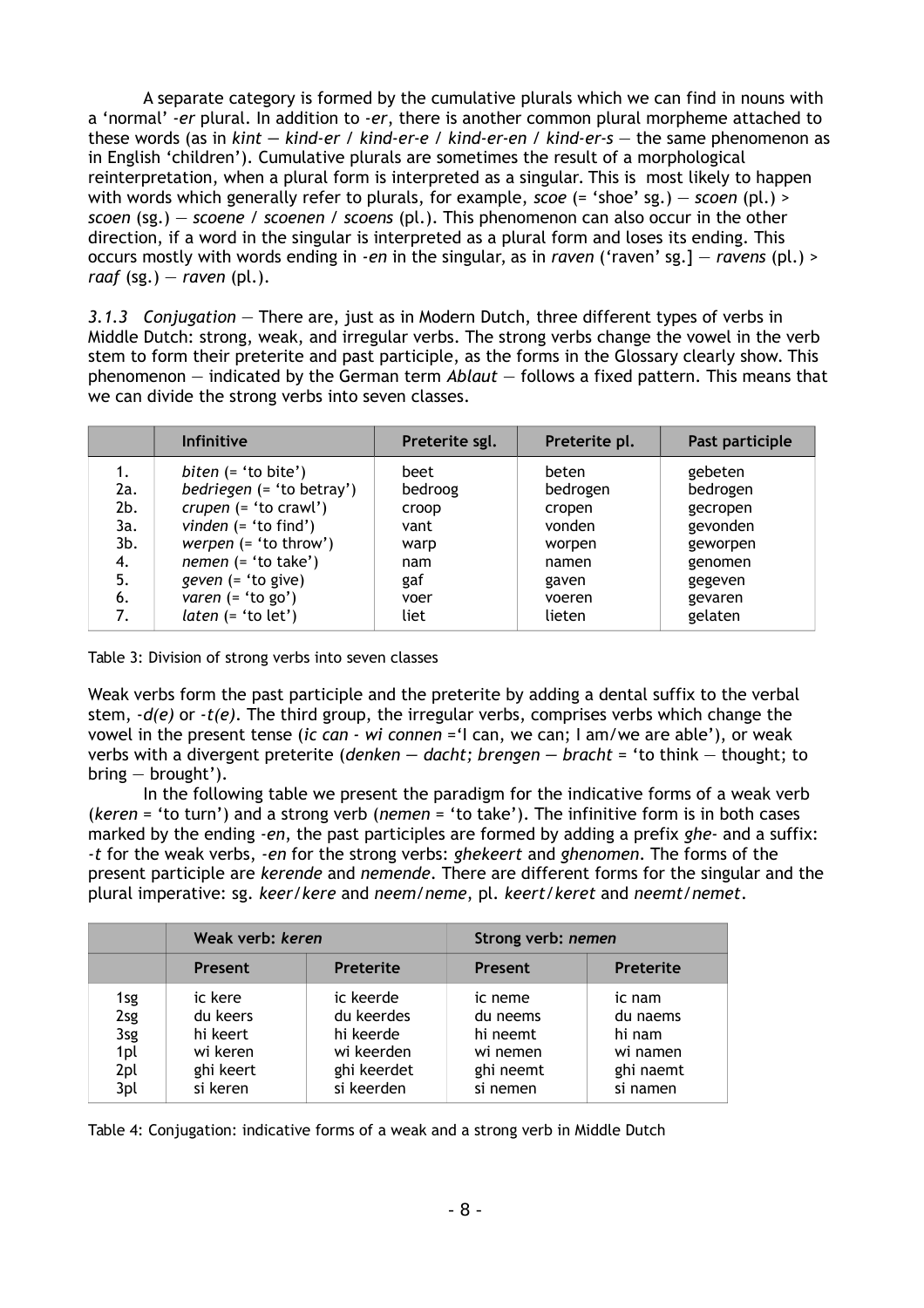Middle Dutch uses the subjunctive in indirect speech or to express, for example, a wish or a supposition. The only differences in verb endings between indicative and subjunctive are found in the 3rd person singular present tense (subjunctive: *hi kere, hi neme*), and, for strong verbs, also in the 1st and 3rd person singular preterite (*ic name, hi name*). In all other instances the subjunctive forms are identical to the indicative.

# **3.2 Syntax**

At the syntactic level the differences between the Middle Dutch dialects are smaller than, for example, in vocabulary or phonology. We will present some general aspects of Middle Dutch syntax.

*3.2.1 Middle Dutch word order* — The positioning of the finite verb plays an important role in the description of primary and subordinate clauses. Main clauses in Middle Dutch use the same word order as modern Dutch (or English): mostly SVO, i.e. Subject - (finite) Verb — Object, as in *Hi stal tgroete* (2105, = 'He stole the big ones'). In declarative sentences the finite verb usually takes the second position, preceded by the subject in the first position. The fact that main clauses have the verb in the second position leads to inversion whenever the first position is taken, not by the subject but by another element: the subject then follows the finite verb. This may, for example, occur in questions where the first position is filled with an interrogative pronoun: *Wat sechdi van* [...] (135, = 'What do you say of [...]?'), or when the first position is taken by an object or an adverbial: *Doe leide men Coppen in dat graf* (451, = '[Then] they laid C. in the grave'). The translation of the last example shows that English differs from (Middle) Dutch in that it allows two syntactic units ('Then' and 'they') to precede the finite verb, whereas in Dutch the subject needs to be moved in such cases: 'men leide' > 'Doe leide men'.

In subordinate clauses, word order is not as fixed as in modern Dutch (where we usually find SOV). In Middle Dutch subordinate clauses the finite verb can take almost every position, except the first one which is normally reserved for the subject.

The following example shows the normal word order for main clause and subordinate clause: *Hi hadde te hove so vele mesdaen, dat hire niet dorste gaen* (51-52, = 'He had behaved so badly at court, that he did not dare go'). In the main clause the finite verb (*hadde*) takes the second position and the subject is found in the first position, while in the subordinate clause the finite verb *dorste* together with the infinitive *gaen* appears in the final position. Compare this with the sentence where the finite verb takes the second position in the subordinate clause (which would not be possible in modern Dutch): *Alse die coninc dit versach, Dat hi hadde dat hoege verloren* (1324-25, ='When the king noticed that he had lost an eye'].

The word order in the nominal group shows some peculiarities when compared to modern Dutch (or English). Usually we find a pattern such as 'article/demonstrative pronoun — adjective — noun'. However, in Middle Dutch the adjective can also follow the noun (= *die ridder goet*: 'the good knight'), and a possessive pronoun, too, is sometimes found after the noun it belongs to (*die boeke sijn* = 'his books'). In this case adjective and pronoun remain uninflected.

Genitives, too, can appear before or after the noun. This sometimes leads to very complicated structures as in the following phrase: *sijn neve Jan, sGraven zone van Henegouwen* (= 'his nephew Jan, the son of the Count of Henegouwen'). This kind of extrapositioning is no longer possible in modern Dutch because of the absence of case endings.

*3.2.2 Passive voice and impersonal constructions* — A passive construction is used to accentuate the role of some participant other than the agent in an event. While in the active voice the agent usually is syntactically realised as subject (as in *ic screef desen brief* = 'I wrote this letter'), the passive voice shifts the focus of attention to the object or person undergoing the action by making it the subject of the sentence, or it emphasizes the action itself (*desen brief wart gescreven bi mi* = 'this letter was written by me'). Passive constructions in Middle Dutch are expressed analytically by an auxiliary (*sijn* or *werden*) and the past participle of the main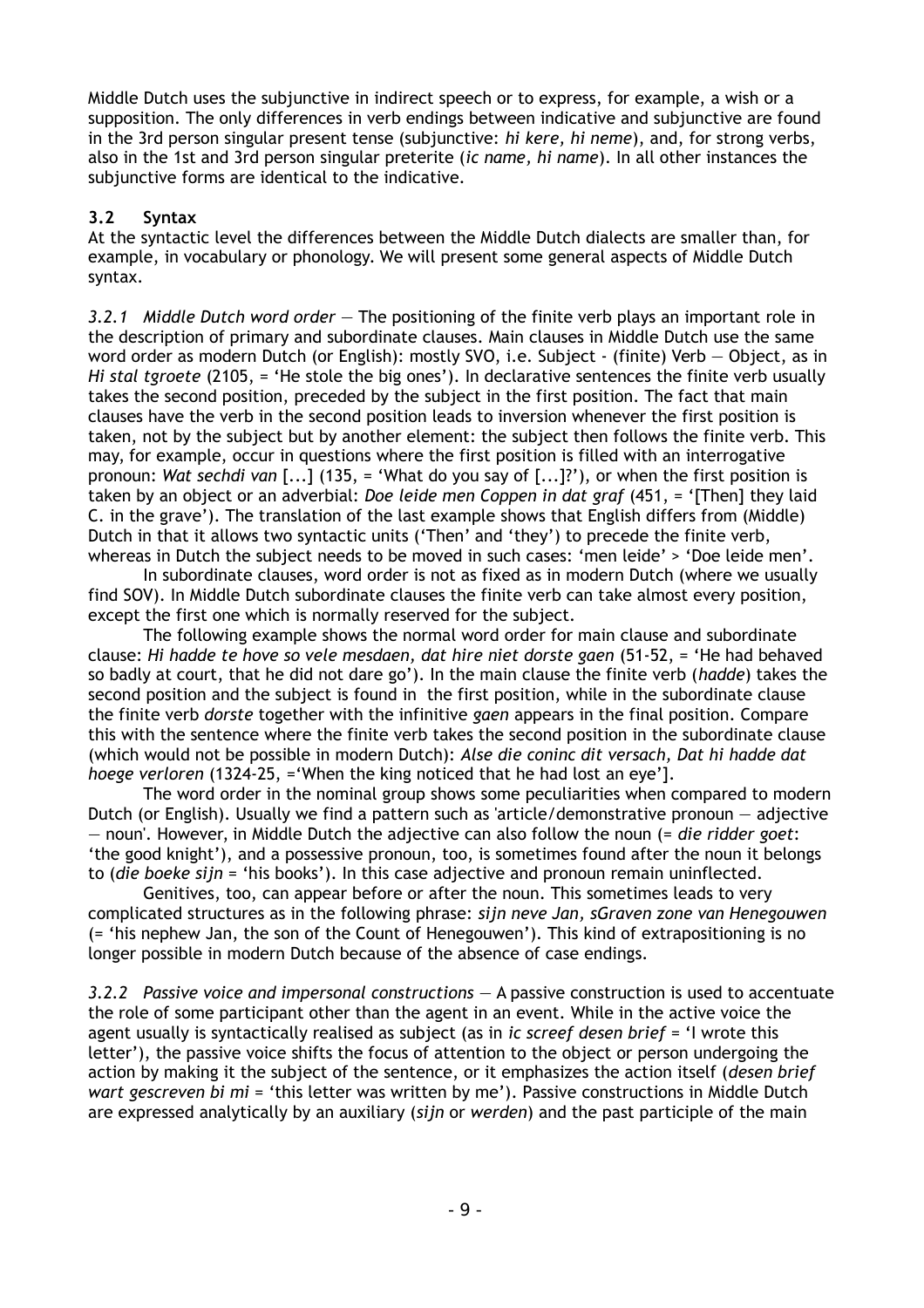verb. The agent of the action can be expressed by using the prepositions *van* or *bi.[8](#page-9-0)* The passive voice is also used in *VdvR*, for example in *hi seide dat desen brief bi hem alleene ware ghescreven* (3287-88, = 'he had to say (lit.: said) that this letter had been written by himself alone').

Impersonal constructions, hardly ever found in Modern Dutch, are relatively frequent in Middle Dutch. They are characterised by the absence of a nominative subject. A number of verbs occur in both personal and impersonal constructions. Originally the impersonal construction consisted of a verb form in the 3rd person singular, a dative element and a genitive element: *mi lanct waters* (= 'I long for water'], where the personal pronoun *mi* is a dative form and *waters* is a genitive. Later on, the genitive object could be replaced by a prepositional phrase (*mi lanct na di* = 'I long for you'), an infinitive (*mi lanct te comene* = 'I long to come'), or a *dat-*clause (*mi lanct dat ghi comt* = 'I long for you to come'l).<sup>[9](#page-9-1)</sup>

*3.2.3 Negation* — The most common negation in Middle Dutch consists of the elements *en* or *ne* and another negating word such as *niet*, *niemant* and *geen* ['not, nobody, none'], with the first element always immediately preceding the finite verb form. Two examples: *Dat ics vergheten niet ne mach* (2666: 'That I cannot forget it'); *Doe ne conste Reynaert niet bejaghen* (3351, = 'Then Reynaert was unable to find anything'). However, it is also possible for a sentence to be negated with just one of these elements: *Dinen aerbeit wert niet cleene* (2871, = '((lit:) Your work is not light). Negation with just the single particle *en* or *ne* before the finite verb occurs in Middle Dutch only in specific circumstances but is actually the more original form, and was the major option in Old Dutch. However, this negating particle gradually lost its force and acquired an accompanying negative adverb or noun to reinforce itself, which subsequently took over the negative function entirely. A similar development can, in fact, also be seen in other Indogermanic languages. We can sum up the development of negation in Dutch as follows:

| Old Dutch    | en / ne                          |
|--------------|----------------------------------|
| Middle Dutch | en $/$ ne + niet, geen, niemand, |
| Modern Dutch | niet, geen, niemand,             |

Note that many negative adverbs and pronouns which are used in Dutch to express negation, arose through a proclitic binding with the negating word *ne* (*ne* + *iet* > *niet*, *ne* + *ooit* > *nooit*).

In addition to clearly negative words like *niet* or *geen*, other words such as *maer* (= 'only'), *cume* and *nauwe* (both mean 'scarcely') also have a negative value. These can also occur in connection with *en* or *ne* (*Die ne had mer één coe* = 'Who only had one cow'). Moreover, a negating word can also appear in subordinate clauses beginning with *eer* (*Eer ic noit dit werc bestont* = 'before I (n)ever started this work'), clauses which are dependent on a comparative or superlative (as in *Die scoonste die nie men sach* = 'The finest that was (n)ever seen'), or in sentences which have a negative implication (as in *Hoe dul es hi ende wel sot die mannen geloeft nembermere*, where the negative implication is 'you must never believe men').

To avoid confusion with negation using two elements it seems sensible to reserve the term double negation for sentences in which two or more negative adverbs or pronouns are used alongside each other, as in *Daerne quam oec nie geen man, ...* or *dan [< dat en] was niewerinc noit vernomen ...* which mean literally 'there came also never no man' and 'that was seen nowhere never'. Against the rules of logic these negative elements do not cancel each other out but reinforce each other. Unlike modern Dutch, where such constructions are only tolerated in the spoken language, this double negation also occurs in the written forms of Middle Dutch dialects.

<span id="page-9-0"></span><sup>8</sup> The preposition *door*, which is the standard means of introducing the agent in passive sentences in modern Dutch, only arises after the Middle Ages.

<span id="page-9-1"></span><sup>9</sup> Examples are taken from Van der Wal & Quak (1994: 84).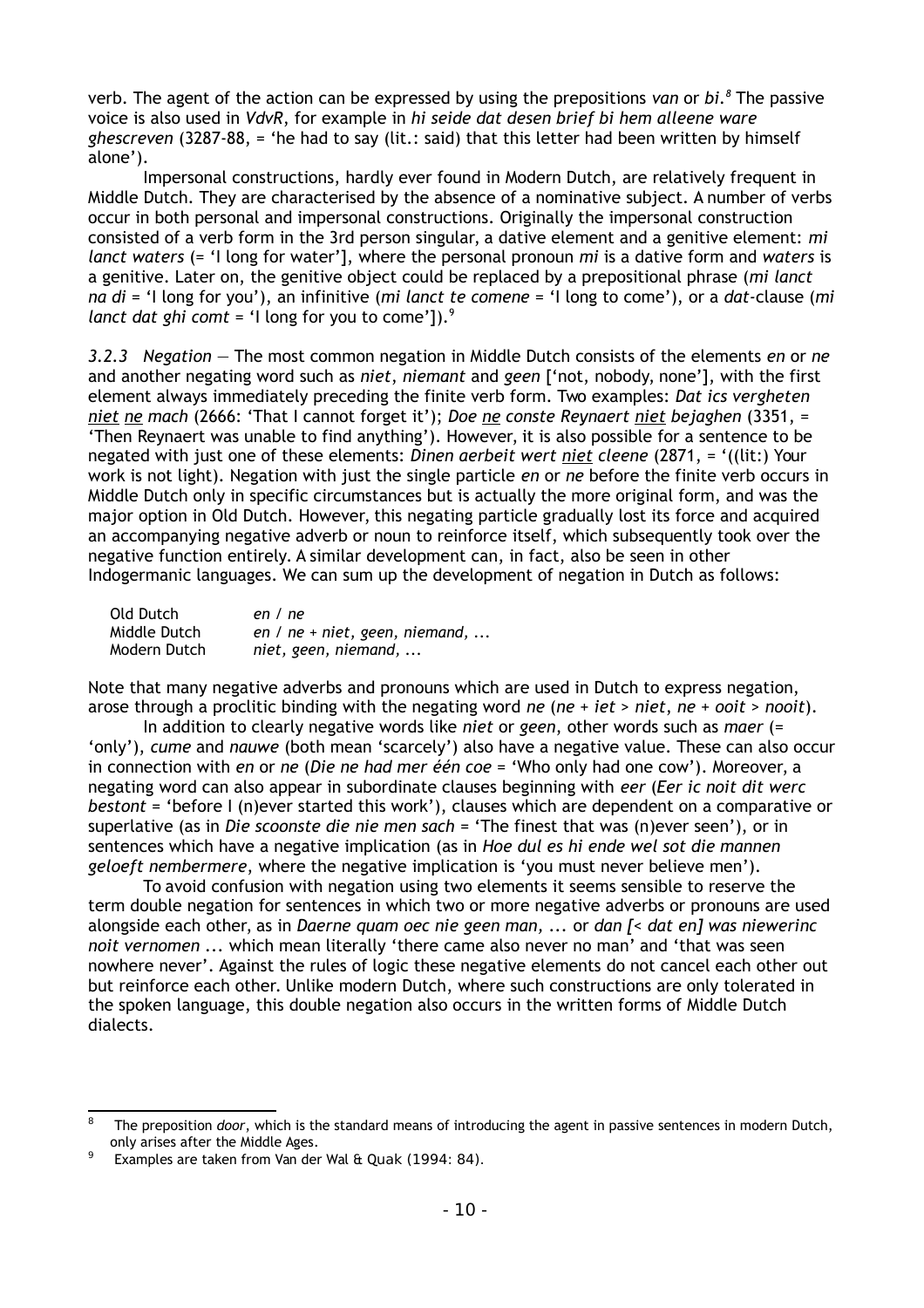# **Further reading**

The chapter 'Middle Dutch  $-$  A short introduction' (see above pp. 000) is mainly based upon the online publication *Geschiedenis van het Nederlands / History of the Dutch language* (Hüning a.o. 1999).<sup>[10](#page-10-0)</sup> The online text has been modified and updated to fit the context of this edition.

Middle Dutch is, of course, also treated in textbooks on the history of the Dutch language, like De Vries a.o. (1995), Van den Toorn a.o. (1997) or Van der Sijs (2005). Janssens & Marynissen (2005) focus on the external history of Dutch, while Van der Wal & Van Bree (1992) present a very good overview of the linguistic structure of Middle Dutch (especially in the chapters 5 and 6). Van der Wal & Van Bree (1992) has been used extensively when preparing the chapter in this volume; many of its examples and especially the tables are based on the rich material in this book. A textbook (with text fragments and exercises) dedicated solely to Middle Dutch is Hogenhout-Mulder (1985). Mooijaart & Van der Wal (2008) presents a course in Middle Dutch and Early Modern Dutch (also with text fragments and exercises). All these textbooks are written in Dutch. An overview of the history of Dutch in German is presented by Vekeman & Ecke (1992).

For English-language readers a number of texts are available**.** Wim Daniëls (2005) presents a (very) short history of the Dutch language. Earlier, Colette van Kerckvoorde wrote an excellent introduction to Middle Dutch (1993). It is much more detailed than the chapter in this edition can be, and it contains many text fragments, used mainly for illustration purposes. An introduction to the structure of Middle Dutch can also be found in Van der Wal & Quak (1994), embedded in a broader overview of Old and Middle Continental West Germanic.

Middle Dutch syntax is the subject of several studies, such as Duinhoven (1988 and 1997), Van Gestel a.o. (1992), or Burridge (1993). An old standard work on this topic is Stoett (1923). A short, but informative, overview of Middle Dutch syntax can be found in Van der Horst (1984). Van der Horst (2008), a new two-volume history of Dutch syntax, devotes several hundreds of pages to Middle Dutch. Van Loey's studies (1970, 1976 and 1980) are standard reference works on Middle Dutch phonology and morphology. Although not very easily readable**,** they contain a great deal of information, also on dialect diversity. An overview of Old Dutch can be found in Quak & Van der Horst (2002).

The most comprehensive dictionary of Middle Dutch is the *Middelnederlandsch woordenboek* (MNW), a dictionary with illustrative citations and references for the different meanings of a word. Derived from this dictionary is a concise dictionary, the *Middelnederlandsch handwoordenboek* (MNHW), which contains the same entries, with equivalents and paraphrases for the different meanings in modern Dutch. It formed the basis of the *Retrograad woordenboek van het Middelnederlands*, the retrograde dictionary of Middle Dutch (Van den Berg 1972). A supplement to the MNHW became available in 1983 (Van der Voort van der Kleij 1983). Another concise dictionary was published by Pijnenburg & Schoonheim (1997). While the MNW is a result of the philological tradition of the nineteenth century, we have a very modern lexicographical product for Early Middle Dutch (13th century), the *Vroegmiddelnederlands Woordenboek* (VMNW), compiled by the Institute for Dutch Lexicology, Leiden. It is this institute that has recently begun to make the historical dictionaries of Dutch available online (cf.  [http://gtb.inl.nl/\)](http://gtb.inl.nl/).

<span id="page-10-0"></span><sup>&</sup>lt;sup>10</sup> The Dutch version has been translated into English by Dr John Gledhill, who kindly gave permission to use his translation.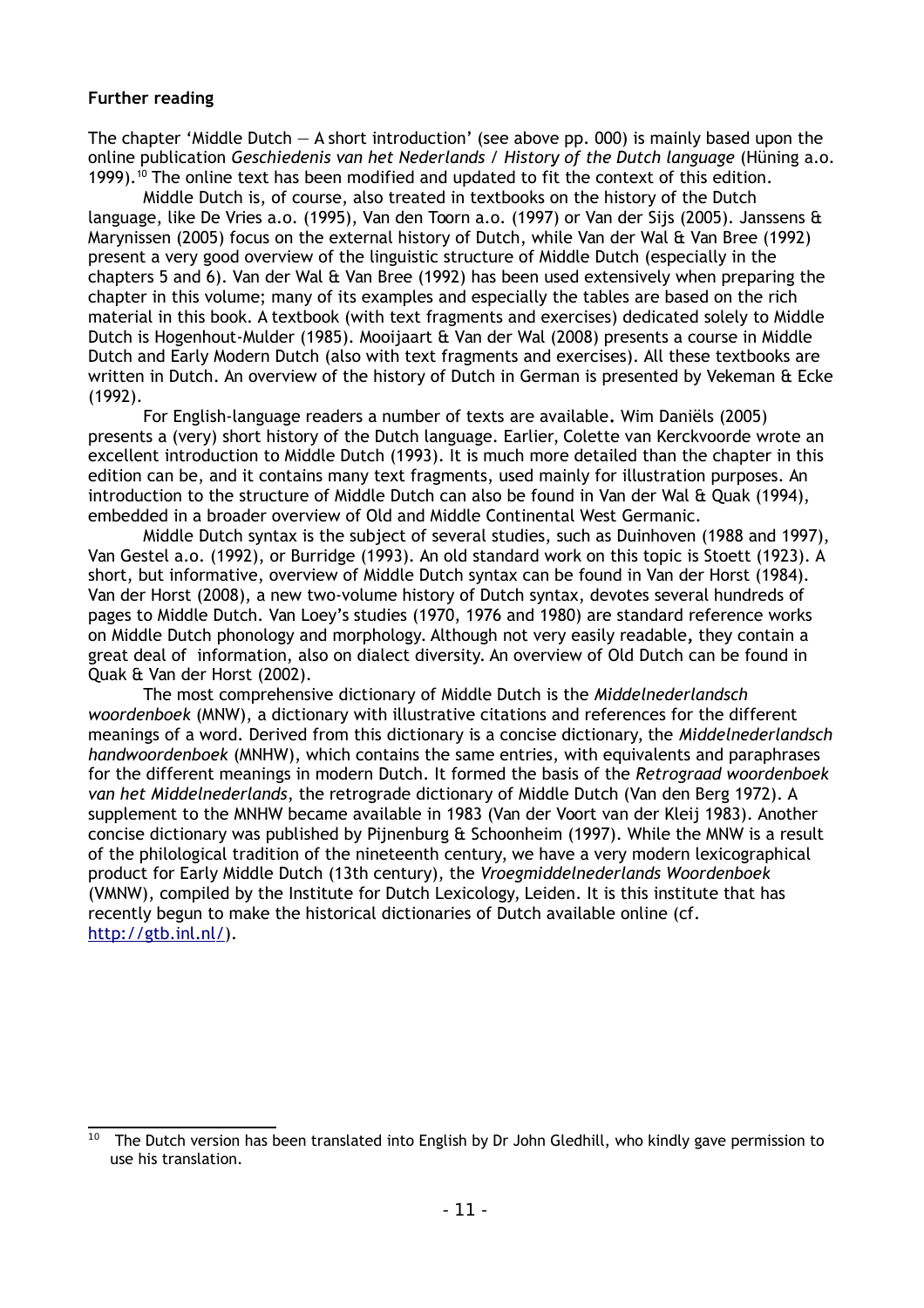#### **References**

- Burridge, Kate (1993): *Syntactic change in Germanic. Aspects of language change in Germanic with particular reference to Middle Dutch.* Amsterdam: Benjamins (Current Issues in Linguistic Theory, 89).
- Daniëls, Wim (2005): *Talking Dutch.* Rekkem: Ons Erfdeel.
- Duinhoven, A. M. (1988): *Middelnederlandse syntaxis synchroon en diachroon. Deel 1: De naamwoordgroep.* Leiden: Martinus Nijhoff.
- Duinhoven, A. M. (1997): *Middelnederlandse syntaxis synchroon en diachroon. Deel 2: De werkwoordgroep.* Groningen: Martinus Nijhoff.
- Gestel, Frank van; Jan Nijen Twilhaar; Tineke Rinkel & Fred Weerman (1992): *Oude zinnen. Grammaticale analyse van het Nederlands tussen 1200 - 1700.* Leiden: Martinus Nijhoff.
- Hogenhout-Mulder, Maaike (1985): *Cursus Middelnederlands.* 2de druk. Groningen: Wolters-Noordhoff.
- Horst, Joop van der (1984): *Kleine Middelnederlandse syntaxis.* 2e herziene druk. Amsterdam: Huis aan de Drie Grachten.
- Horst, Joop van der (2008): *Geschiedenis van de Nederlandse Syntaxis*. 2 volumes. Leuven: Universitaire Pers Leuven.
- Hüning, Matthias e.a. (1999), *Geschiedenis van het Nederlands / Geschichte des Niederländischen / History of the Dutch language.* Online available at http://neon.niederlandistik.fu-berlin.de/nedling/taalgeschiedenis.
- Janssens, Guy & Ann Marynissen (2005): *Het Nederlands vroeger en nu.* Tweede, herwerkte uitgave. Leuven, Voorburg: Acco.
- Kerckvoorde, Colette M. van (1993): *An Introduction to Middle Dutch.* Berlin, New York: Mouton de Gruyter.
- Loey, A. van (1970): *Schönfelds historische grammatica van het Nederlands. Klankleer, vormleer, woordvorming.* Achtste druk. Zutphen: Thieme.
- Loey, A. van (1976): *Middelnederlandse spraakkunst. II. Klankleer.* Zevende herziene uitgave. Groningen: H.D. Tjeenk Willink.
- Loey, A. van (1980): *Middelnederlandse spraakkunst. I. Vormleer.* Negende druk. Groningen: Wolters-Noordhoff.
- Quak, A. & Joop M. van der Horst (2002): *Inleiding Oudnederlands.* Leuven: Universitaire Pers.
- Sijs, Nicoline van der (2005): *De geschiedenis van het Nederlands in een notendop.* Amsterdam: Uitgeverij Bert Bakker.
- Stoett, F. A. (1923): *Middelnederlandsche Spraakkunst. Syntaxis.* Derde herziene druk. 's-Gravenhage: Martinus Nijhoff.
- Toorn, M. C. van den; W. J. Pijnenburg; J. A. van Leuvensteijn & J. M. van der Horst (eds.) (1997): *Geschiedenis van de Nederlandse taal.* Amsterdam: Amsterdam University Press.
- Vekeman, Herman & Andreas Ecke (1992): *Geschichte der niederländischen Sprache.* Bern, Berlin, Frankfurt a.M., New York, Paris, Wien: Peter Lang (Germanistische Lehrbuchsammlung, 83).
- Vries, Jan W. de; Roland Willemyns & Peter Burger (1995): *Het verhaal van een taal. Negen eeuwen Nederlands.* Vijfde druk. Amsterdam: Prometheus.